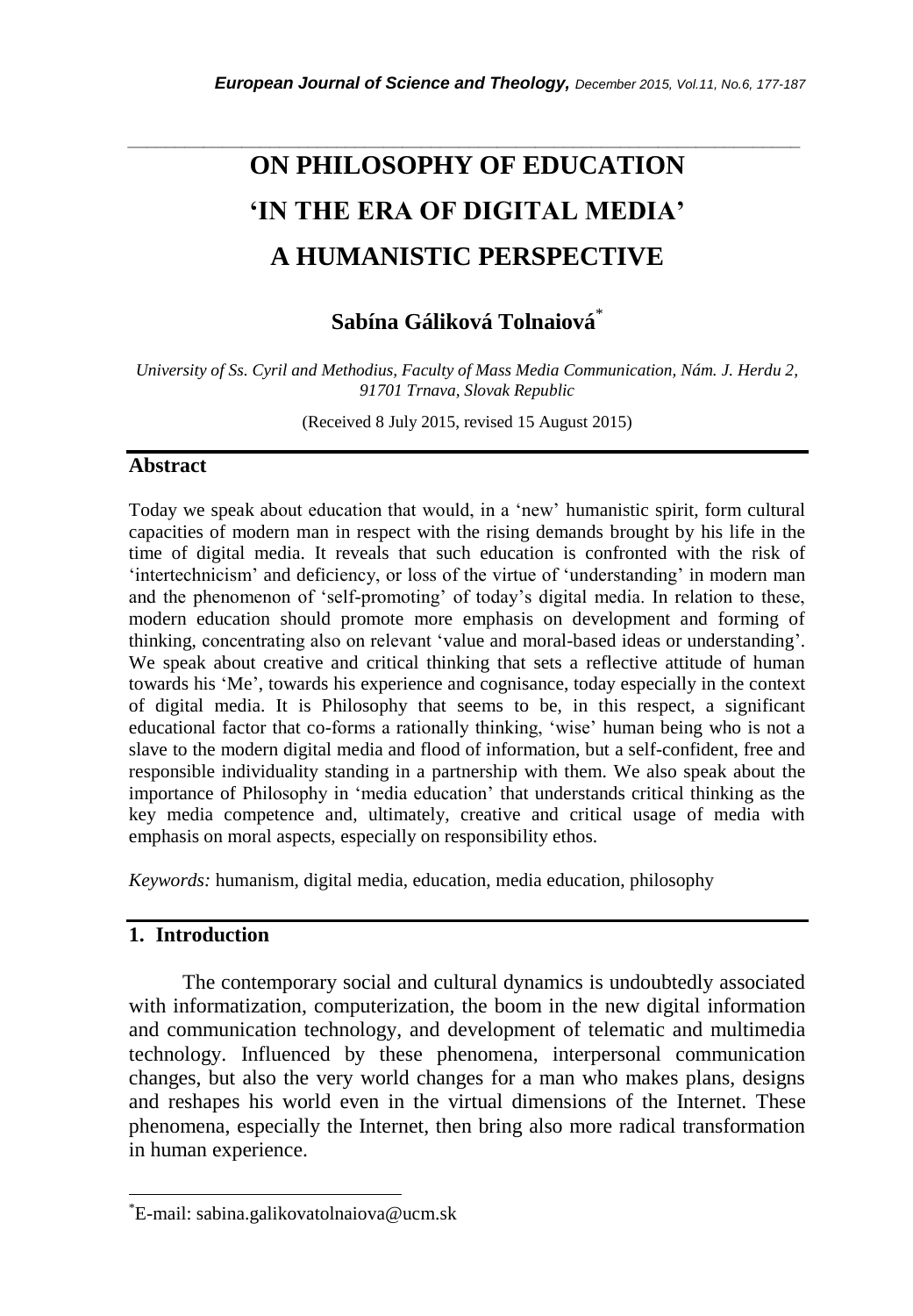In the context of the new conditions of life and experience of modern man and society that are given by the above-mentioned phenomena, we believe that it is education that is one of the most acute problems we must presently face. It is now especially visible in the humanistic perspective of philosophy of education. Here, education has, since the ancient times, been bound with the idea of humanity and humanisation. However, it is presently being redefined or reinterpreted in prospect of digital media, as this kind of media is "deeply embedded and inevitably needed in our society and culture" [1].

In the following material we want to speak specifically about philosophy of education from the humanistic perspective in the modern era of digital media. In this context the importance and nature of Philosophy as actual humanistic educational agent will be identified.

# **2. Humanistic philosophy of education in the era of digital media**

It must be pointed out that humanistic perspective in thinking about education, or philosophy of education, is, as such, diversionary. The idea of education has been developing under the influence of various cultural, social and political conditions. Particularly important are also various philosophical foundations for humanistic education [2]. In spite of this internal diversity, the modern humanistic "practical" philosophy of education, which does not intend to be mere "theory per se", acquires a shared perspective. It aims its attention to the question of how education can be a positive contribution to modern man, inevitably also taking into account the characteristics of modern times. It is conscious of the need to meet specific challenges of the modern times and at the same time to reflect what human really needs, facing these challenges. It also appears here that it should be education that shapes cultural capacities of modern human with regard to requirements that life brings in information society and (cyber)culture, which became "the essential expression of our cultural existence" [3].

One of the most acute claims presented to actual philosophy of education in the contemporary digital era is the risk of "info-technicism". According to Ľ. Štekauerová, this risk emerges right in the information and communication technologies. For man, it means that he has to face the depersonalizing pressure of technology which can lead or leads respectively to "techno-morphism" in thinking, actions and values. Along with this, this author believes that information technologies create, in the highest development level, the so-called (virtual) "hyper-reality", promote and keep in connection with this hyper-reality almost unbridled mania of information usage in the lifestyle of contemporary human being [4]. As if from 'the other side' we can contribute to the author's words, it is also risky the vulnerability of man with regard to (technical) proliferation of information and its phenomenon known as "information overflow" or "information overload".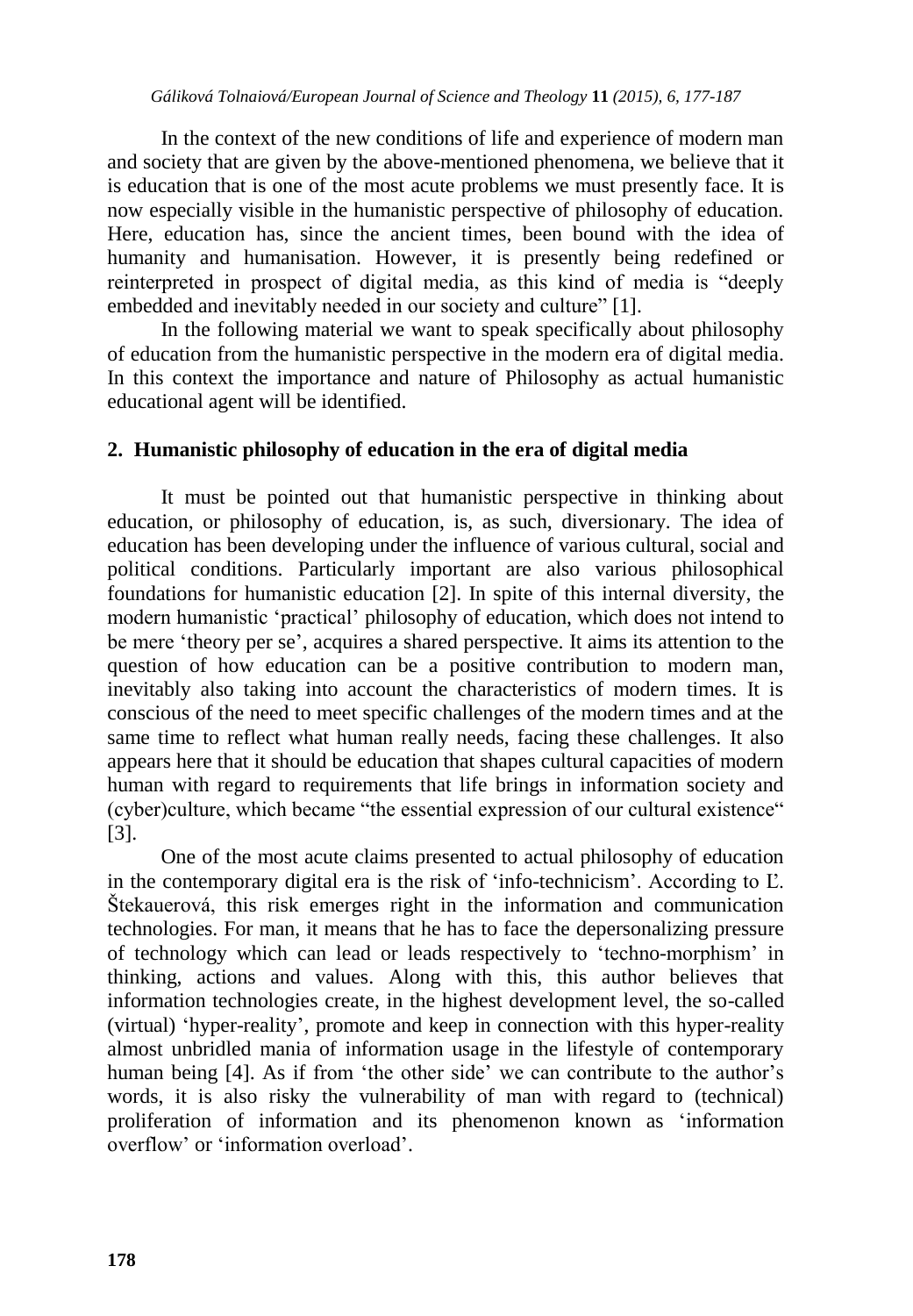We think humanistic philosophy of education should, with regard to this risk, reflect the fact that techno-sphere, or intruding expansion of info-sphere, creates some kind of deficit, loss of "understanding" the meaning in human"s life, understanding that is bound to personal experience and cognition. Domination of technology, according to Liessmann, "laps" words and does not permit to create real ideas [5]. Today, with abundance of information, "sense does of course exist, but there is less of it" [6]. With the expansion of information, we have lost or we are losing respectively the ability to 'understand' using the relevant information that we, sadly, cannot distinguish [5]. It seems we miss the "ideas" that are different from facts and information and that, as Snauwaert points out, in reality it pose act of giving sense to our own experience [7].

In this context, philosophy of education is the recognition that all of the media, including the Internet, establish their own logics of thinking and actions, they offer a specific vision of man, favour this or that value system. In a way they influence modalities of perception and choice of what deserves human"s attention, therefore they interfere with the concept and sense of man and push towards some model of his specific development [8]. Perhaps, based on the above mentioned, we may speak about "self-establishing" of the modern digital media, which can represent a new way of applying totalitarian expectations in the life of contemporary human. On one hand it is "self-establishment" of media as the result of their own (technical) features, which corresponds to the famous McLuhan's "the medium is the message" [9] and refers to the phenomenon of 'mediamorphosis' in its strong version. On the other hand, it is also about enabling and direct support of sharing the mass idea perspective and value-based assessment in contemporary digital media, about direct value and sense-based manipulative tendencies that are applied and developed on basis of various kind of social practice through these media, or through their usage.

From the humanistic point of view, it is believed that the actual philosophy of education should be oriented to education that can serve as "counter-action" against the above-mentioned loss of ability to "understand". At the same time it should be the education as a mighty "counter-action" against "self-establishing" of the modern digital media in any given way. As such, it should promote immunity against possibility and tendency to manipulate, against sharing the large-scale point of view, it should lead to destruction of "technomorphism" and stereotypes that are implied and employed in a large scale within thinking, evaluation and so forth.

We believe that this education should intend to help us to come with adequate styles of perception, thinking, assessment, and in this context also human"s behaviour within the context of broader demands that life brings in the time of digital media, or information society. Such education should intend to help us gain adequate skills and competences which consist of knowing, acquired knowledge, developed dispositions (perceptive, value, attitude, interaction, and so forth). It is obvious that this education does not concentrate primarily on passing some "instant knowledge" [10] in form of 'complete' fact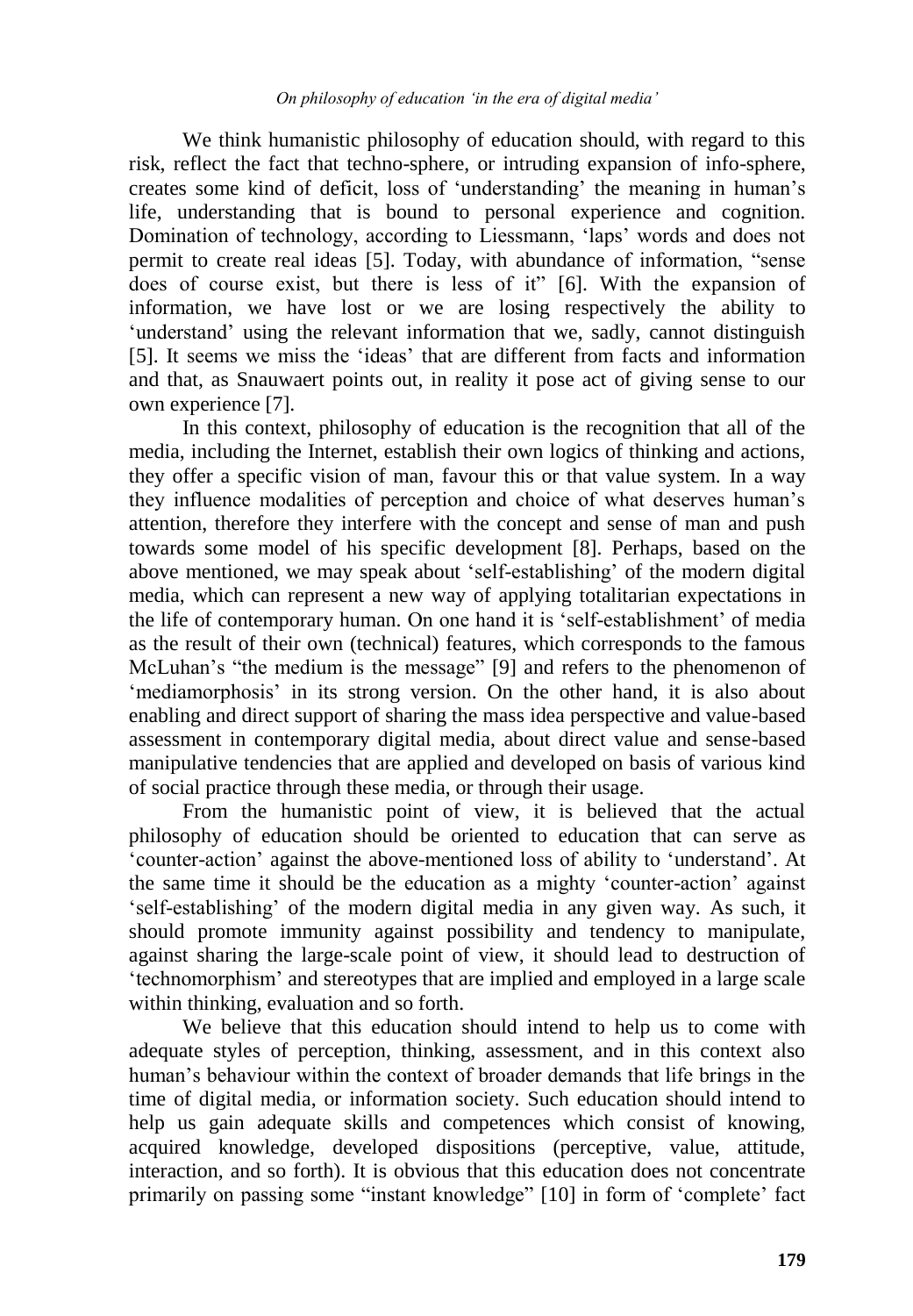file that is set once and for all. It is not about knowledge in the sense of quantity of mediated "information" as quantity of "ready" knowledge. Also: the effort to pass the sum of knowledge is not the most important factor in the time when we have computer memory that can assist us [11].

Therefore, the present education is about, or should be about forming the ability to tackle information (and facts): the ability to distinguish relevant information, see the value of information, with regard to, for example, practical needs. It is about the ability to assign quality relevant from the point of view of "knowledge" and broader "understanding" in the scope of value. In this context, the skill of tackling information means also the skill of assigning value to it. At the same time it is about the ability to turn the most relevant information into knowledge [1, p. 126] and also to know how to use this knowledge in practical life.

It should be noted that this is all about thinking as the ability to adequately process information or facts that we deal with in various contexts of our life. In modern education, which wishes to be beneficial to modern man in the time of digital media, more emphasis should be placed on development of thinking, as critical thinking. We can understand this generally as "systematic, consistent training in creative, critical and observing habits, abilities and skills to form the flexible, open mind of people for accepting all unusual or unexpected situations… We list here also a habit of reflexive understanding of Myself, moral and social responsibility." [3, p. 20]

In the context of the previously said, we take the view that the actual philosophy of education needs to reflect the need of "strong" shaping function: help those who learn to become free personalities capable of employing selfconfidence and criticism, reflection and creativity, solidarity in freedom and responsibility in effort to put digital media to a good use (also in, for example, for educational need) [8, p. 88]. It seems that its "ideal" is in the kind of person or personality "that is flexible, intelligent, diligent and prepared to interact meaningfully with others through technology and with technology; a critical person who knows how to debate and discuss messages and proposal reaching them from the outside, who knows how to reveal their interior and their hidden agenda" [12].

Within this humanistic perspective, for example "human and pedagogic value of media education" [8, p. 88] and media literacy itself are to be understood. It can be stated here that one of the values that are in the context of media education or media literacy is the defence of individual autonomy that is based on unrestricted observation, information and critical thinking. In relation to the present digital media, they are especially about the principle of reflectivity and criticism – criticism towards media news, content, and criticism towards their technological context. However, it should be stated here that media education and media literacy do not only promote freedom, autonomy and individual criticism. They concentrate also on the value of open dialogue in democratic society or active citizenship and so forth [12, p. 55-57].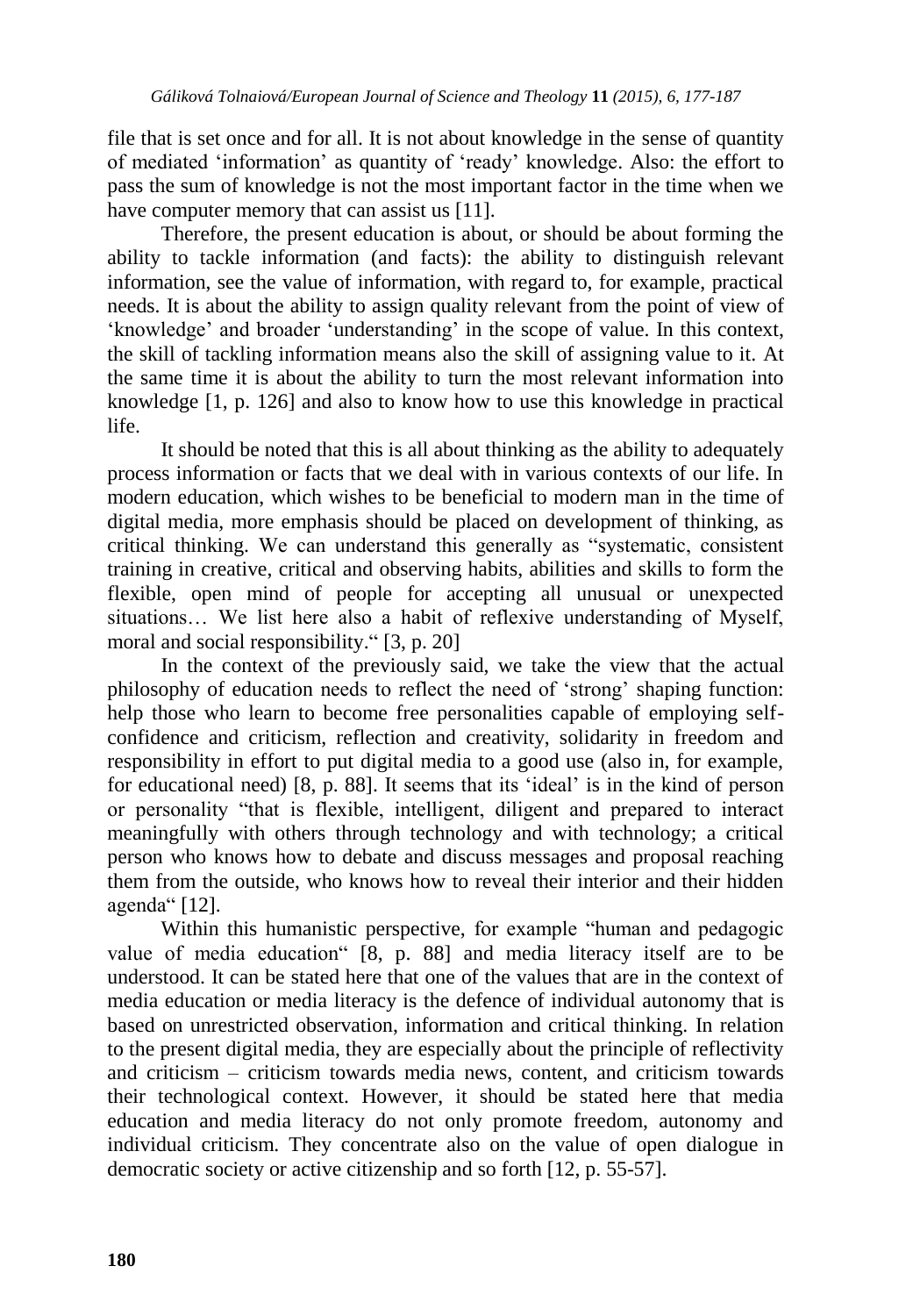The primary goal of media education as an intentional process lies in gaining media competences. A student should acquire and strengthen especially critical thinking, as the key competence, and also an ability to solve problems that relate to human as a consumer and creator of information [13]. As N. Slavíková ethically and relevantly adds, it is an interdisciplinary, systematic lifelong process of acquiring media competences and abilities that should examine responsible, creative and critical usage of media with a focus on moral contexts and humanism [14]. The fact is that 'homo medialis', or 'homo informaticus' creates, develops and uses modern (digital) media and information in the context of various axiological and ethical orientations. And finally, it is also about media themselves being the carriers of values.

According to the previously said, humanistic perspective should be about media education that is not axiologically and ethically neutral, or that is not indifferent to (ethical) good. Here we can speak about "ethisation" of medial education. On one hand, application of value-motivated or ethically motivated bases is desirable. On the other hand, we can understand and construct ethical education as converging with ethical education, which is primarily oriented on advancing moral, personable and social development in which and for which there are values that are relevant. We may assume here that contact, as well as some conjunction between media education and ethical education, their mutual relation in the context of broader cultural education, will lead to the formation of ethos (of responsibility) that is needed in the context of digital media, or usage of digital media.

It must be pointed out that ethos (of responsibility) in the context of using of digital media, can be assisted especially by education (as one of the system mechanisms in society), which also anticipates the existence of self-forming, or the way of self-cultivation [3]. It may be stated here that, as we believe, Philosophy, as an authentic and cultural means of self-reflection, really gains a new social meaning in the present time of modern media. We believe it is indeed Philosophy, as an authentic way of self-reflection and self-cultivation of man, which takes on a new social value and sense. We understand it is its importance that is also significant in the context of modern education, or more specifically in media education, which wishes to be a positive contribution for contemporary man with regard to the requirements and conditions of life in the era of digital media.

#### **3. On the actual importance of Philosophy - Philosophy as humanistic and educational component**

As already mentioned before, philosophy of education, which wishes to contribute to the life of modern human, should be based on what a human needs when facing the challenges of modern time. What is it then that human needs in the time of digital media, especially concerning the already mentioned risk of 'info-technicism', which represents a great challenge for the modern education?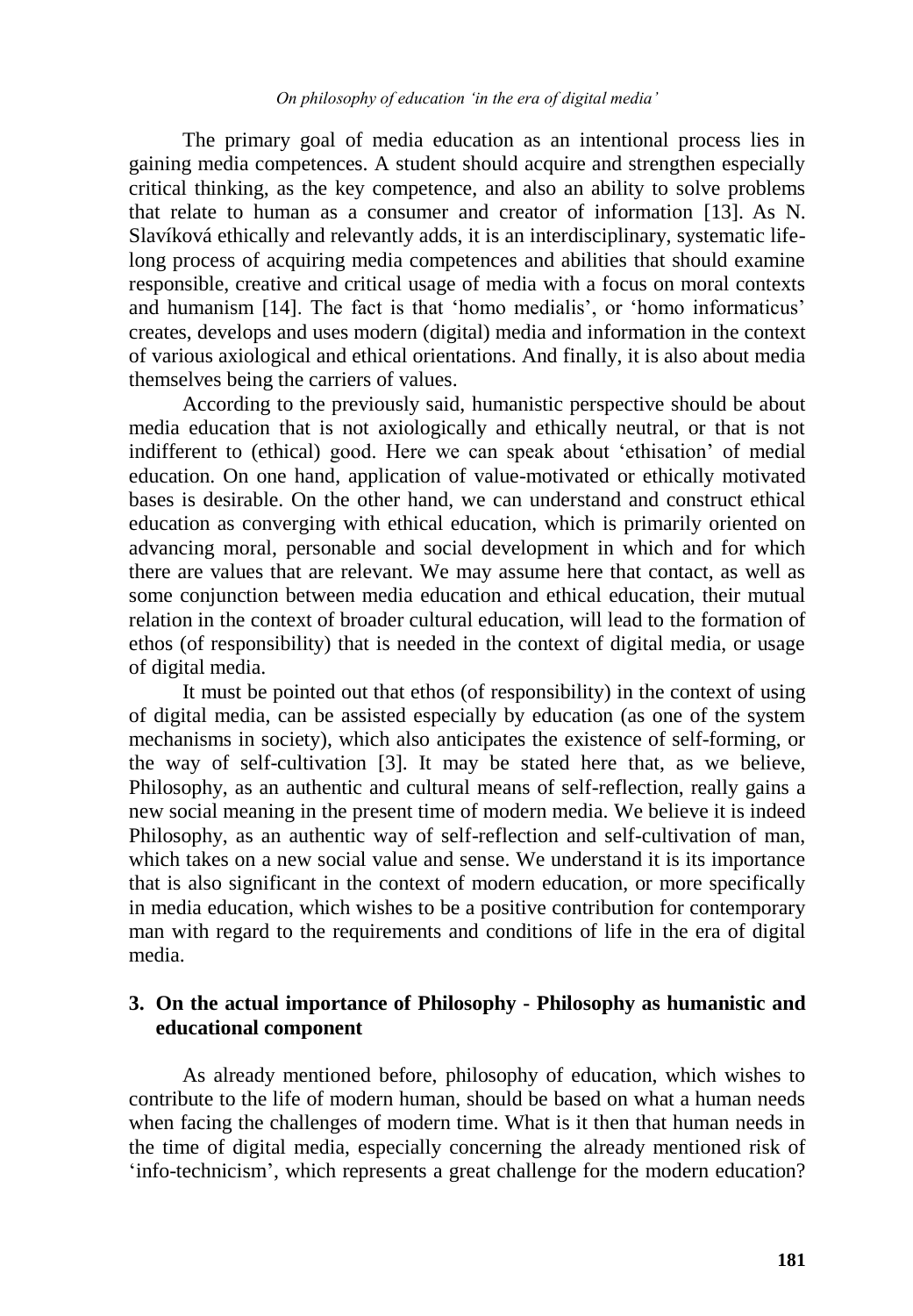Let us take a look, one more time, at his situation that, as we believe, evokes the actual social or educational importance of Philosophy.

The humanistic perspective shows us that human needs to cope with various confrontations, with the world of digital media, with the reality it brings. He must face challenges that the world of media brings, media that is "ubiquitous and inevitably needed" [1, p. 19], as well as to compete or meet the challenges of "self-promoting" in modern times and society. Also, if it is to exist and work efficiently in today"s world, he needs to be able to "cope successfully with great deal of information brought by countless relations" [6]. However, his situation requires collecting and processing of information. He needs to handle not only the quantity, but also the quality of the information received. It is always the relevant information that is important – human communication can make sense only by using exactly this "relevant information" [15]. This is the value in various aspects and contexts of our life.

It could also be stated here that for modern human, it is not very easy and painless to meet these conditions and demands. In this respect we can speak about problems – difficulties that human faces in the modern times: For instance, the possible or real meaning of information sometimes vanishes. It is true that, for example, mass communication, or even democratisation in access to information, especially on the Internet, led to the fact that "a large proportion of information has no real value for us" [16]. However, also our own limits in "reading" and "processing of information" are to be blamed. We may state together with A. Kiepas, that assessment of information is not at all easy – it requires expertise, sensitive approach, … Finally, it also requires certain criteria that will help to assess what is important and what is irrelevant. Yet, the net alone does not offer this. What is more, there is no axiological perception whatsoever in information overflow [16].

Particular inconvenience in the life of modern man seems to be in a certain deficit, loss of "understanding" in the horizon of sense, bound to personal experience and cognisance. Information and messages, with expansion and overflow with which man is constantly confronted within the context of media techno-sphere is only one-dimensional, simplified meaning, expression without reasoning, as G. Myerson points out. Messages and information do not include understandings, meanings  $[17, 18]$  – they are different from meanings in the context of the sense, freedom, morale and responsible human life.

In relation to the previously mentioned, it could be stated that  $-$  as we also have already pointed out – a modern human faces the need and importance of the ability to distinguish relevant information, evaluate information based on the quality of "understanding" and the ability to appraise it with regard to his practical needs…, and also capacity to turn the most suitable information into knowledge [1, p. 126] and eventually, to make good use of it. It is basically about the ability to think or think critically, which is relevant for human decision-making, choice and practical performance in plurality and complicated demands of life nowadays, with large quantity of information and also digital media themselves.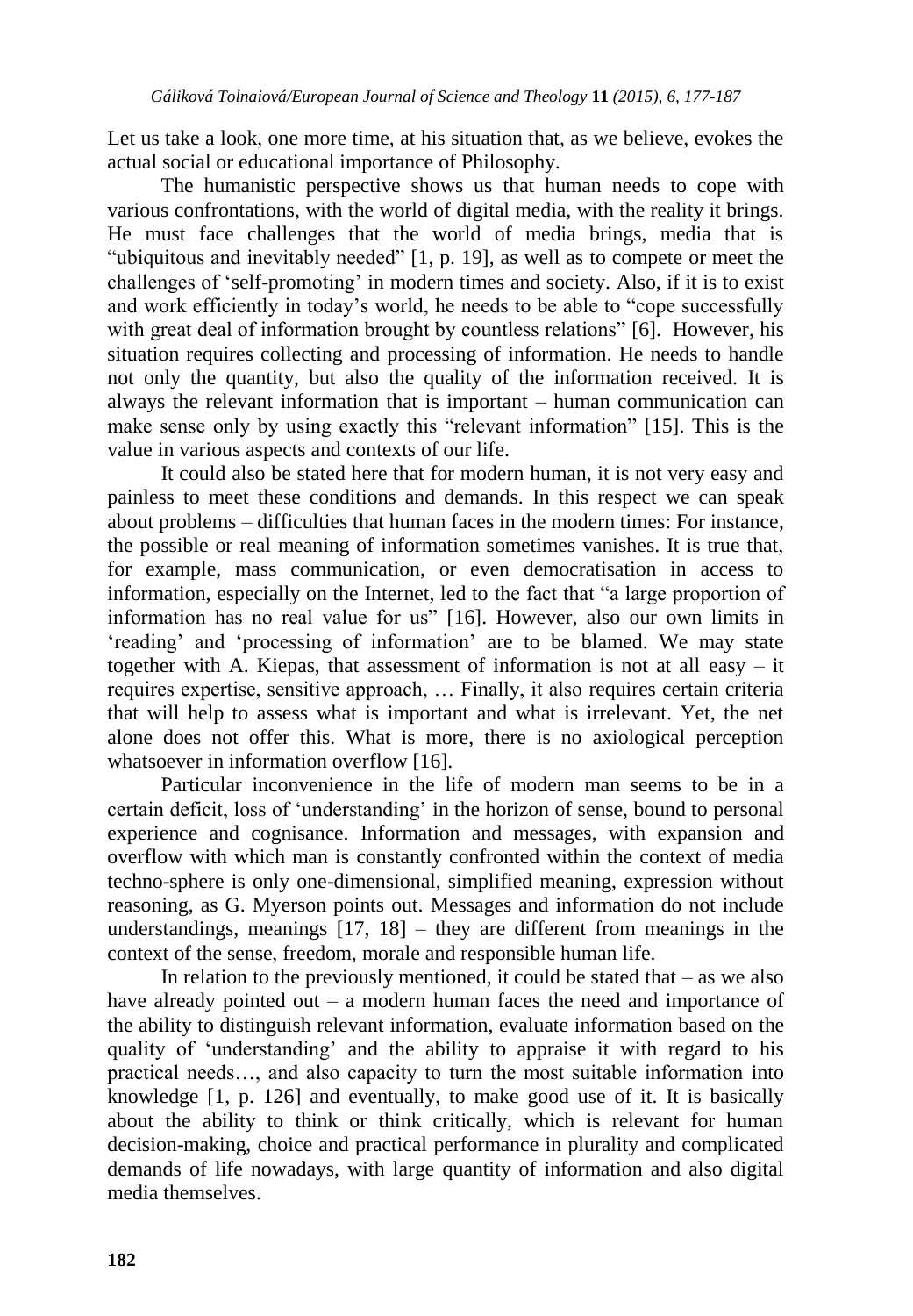It must be pointed out that this is inevitably also about value and moral relevant "ideas". We need these to make decisions and generally to lead life in which, including the modern times of digital media – as has already been explained – we have a possibility to find a meaning and find its coherence in experiences [2, p. 2]. These 'ideas', different from facts and information, emerge from every individual reflection of unique experience (this is also one of the reasons why it cannot be 'transferred') and 'steer' our transformation. As a matter of fact, they represent the act of finding value in individual experience [7]. They represent "understanding" of our life situations and problems in them, understanding that is not value and moral-neutral and that actually (from the humanistic point of view) builds foundations of freedom and responsible involvement in human as his 'true' quality of being humane.

It is in this context that we believe we can speak about the already indicated actual importance of Philosophy. We believe that Philosophy could be a great, however not the only, aspect in the context of challenges that the modern times of digital media brings, especially in the context of education. To this end, education should contain some space for "Philosophy as the educator" [19]. It may be pointed out here that also Snauwaert emphasises the actual "educational" benefit of Philosophy – its importance for study and practice of education in a democratic society. L. Bellatala also expressed a similar idea – according to her, Philosophy is now approaching education, or self-education of a free human being [L. Bellatala, *Philosophy and Education. From Elitism to Democracy*, 2012, https://www.bu.edu/wcp/Papers/Educ/EducBell.htm].

According to Snauwaert, Philosophy can act as "trainer" because it constitutes the way of asking, putting to question or examining, and also a discipline that enriches the capacity for the ability of reflection and rational thinking [7]. Here we think that Philosophy can act as "trainer" because it "teaches" us to think critically. It therefore contributes to shape "critical thinking" that can in education be seen as a way to use intelligence and information to perform, analyse, evaluate, create concepts, new ideas, arguments and hypotheses as well as valid and useful reasoning [12, p. 79, 96, 99, 100].

According to Bellatala, in the scope of Philosophy perception, Philosophy can be taken as a dialogic method of thoughts, events and speech. Philosophy, in her view, can meet its humane and educational assumptions thanks to the fact that it concentrates on helping to find our own way in the maze of knowledge and socio-political constructions from our relativistic existence that is not indifferent to the challenges that humans face. Namely, this is about help in reaching a dialogical habit in the critical analysis of everyday speech even that of the specific languages, e.g. political, educational, mass-media, in uncovering and reducing the possible tyranny of the words [https://www.bu.edu/wcp/Papers/ Educ/EducBell.htm].

It should be noted here that the reflexive philosophical work as such is a means of forming the already-mentioned understanding that respects the wealth of human"s experience and experiences. It is about value and moral-relevant 'ideas', that we, humans, need in the context of our thinking or broader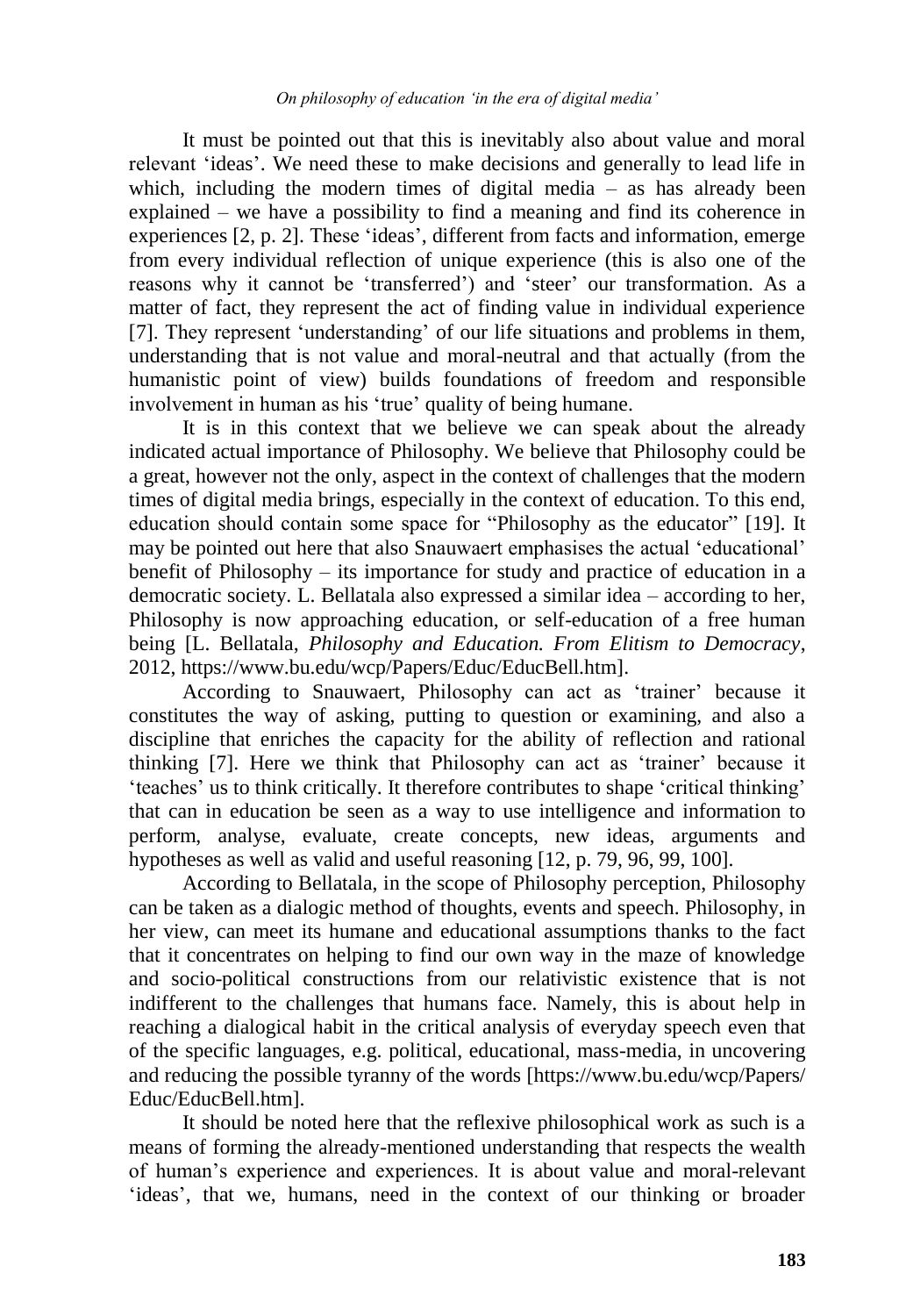understanding for authentic free and responsible existence. It should be remembered that Philosophy as a "trainer" neither wants to lose nor loses the sight of "non-reducible human that arranges this world not only in a human-like manner, or based on rationality and cause, but also emotionally, meaningfully and in a value-based manner" [20], which enables him to understand things and events.

It is obvious that reflexive philosophical work is the result of human dealing with himself, with his own opinions and insight. It is also something that everybody needs to do independently – reflection cannot be deputed to somebody else, as also L.F. Svendsen points out [6, p. 134-135]. It is therefore an authentic cultural opportunity and way to develop individual approaches to external reality and ways how to deal with it. It is also an opportunity, or means, for self-reflection and self-forming for man as creative subject [21], way that is relevant to its value and morality, it is also a means to find a meaningful selfdetermination, self-projection of man as a consciously active and observant creature. In this connection, we believe that Philosophy, as an important agent of self-formation of human (as, among others M. Solík notices, who in this context emphasises especially the phenomenon of self-reflection, as a kind of "wisdom" [22]) can lead us to the desired ethos (responsibility) in the context of (usage of) digital media.

In the light of the above, we dare to speak about "philosophication" of education. Here, philosophication means – metaphorically speaking – especially giving Philosophy, as love for wisdom, a chance to speak in education. It means especially to open education for creative thinking, reflection. However, it cannot now be understood as favouring the "sophy" over "science". We agree with W. Welsch who claims that despite the fact that Philosophy in the strict sense of the word is on the decline when it is without its momentum of wisdom, it cannot today be based only on wisdom. It should be based on equilibrium between Science and wisdom [23].

'Philosophication' of education as opening for creative thinking, reflection, requires room for problematic asking, i.e. putting questions. In education, it means for example not to see and not to construct it fundamentally as offering ready answers for concrete issues, not to want to fulfil it in positive knowledge, in information and facts. Not to see or construct it merely for laying and acquiring of new patterns for thinking, feeling and acting, not to want to exhaust it as mere handling of given moral norms, values and laws. Not to construct it to be a mechanical and imperative "guiding" or "shaping" through orders and prohibitions [24] and similar.

It may be observed that philosophical reflection, or asking, manifests itself especially in dialogue, which reveals as a mighty tool for the virtue of creative thinking [21, p. 233-236]. It is clear that philosophical dialogue as such does not have the technical and instrumental and therefore also, from the humanistic point of view, a risky nature. It is believed here that it is Philosophy as a "dialogue way" that can work as really human agent of education in modern human who shapes his cultural capacities with regard to broader demands that life in an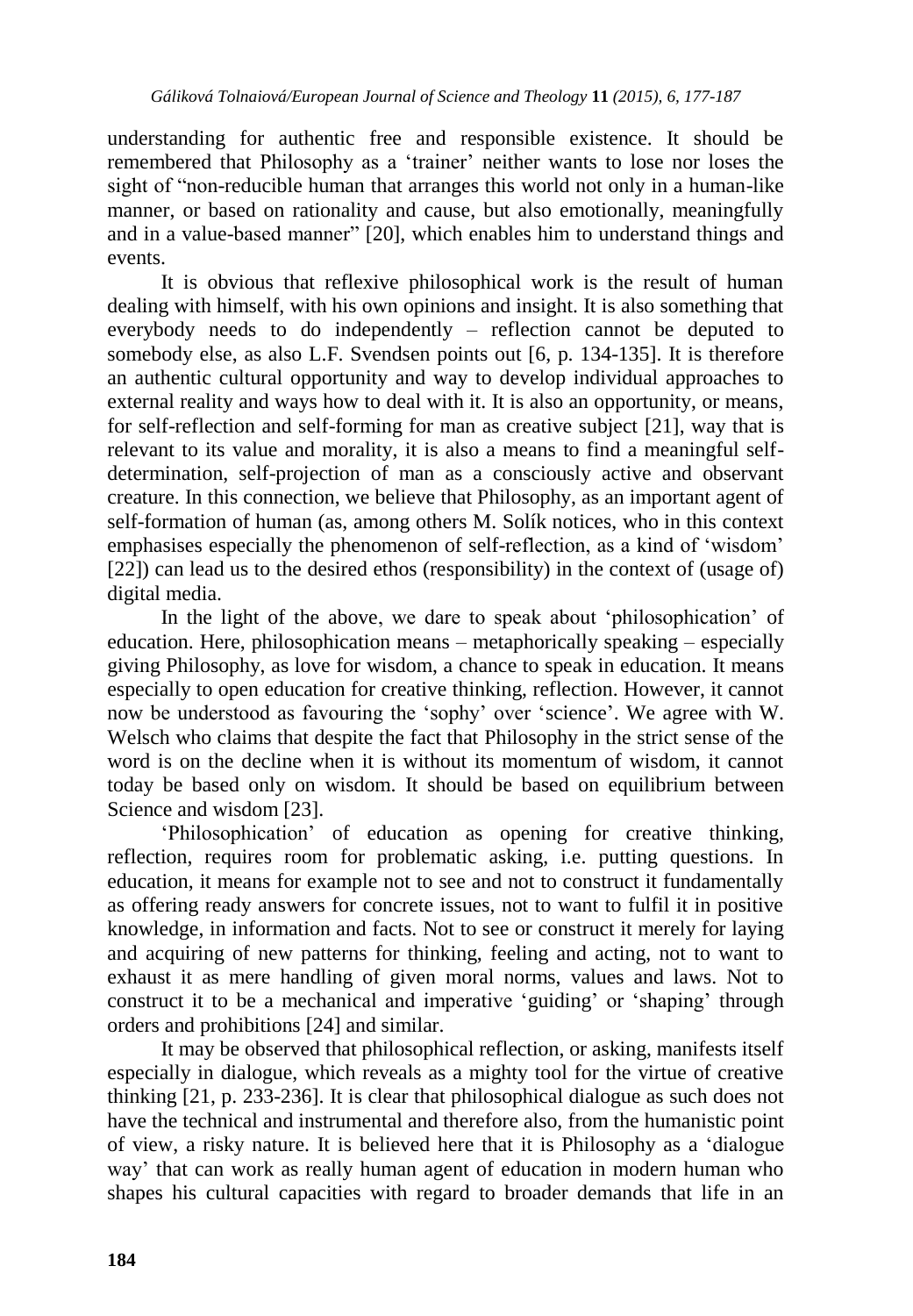information society brings and requirements that are brought by the (cyber)culture. Surely, we may only agree with B. Kosová that we need a Philosophy that is tied to education and not Philosophy, which is beyond the practical life of man [25].

## **4. Conclusions**

It could be concluded that the "modern" humanism refers to human life in which we understand our world as value-based, or meaningful. It also reflects the fact that today human being can be created in the context of digital media, which is his everyday individual and collective experience. These give him a new chance or opportunity, though not unlimited in extent and unconditional. As a matter of fact, humanity is not to be put in danger in the times of "digital era", and man needs to be able to live his life in a free, creative and dignified way, with all that comes with it. Various systematic measures and mechanisms can help here in our society. In this context education can also help, as it should cooperate in preparing man for life in the times of digital media. It should be education that shapes cultural capacities of modern human, concerning the challenges brought by his life in information society and the aspirations of (cyber)culture, which has become the "essential expression of our cultural existence" [3].

The contemporary practical philosophy of education in humanistic perspective, which concentrates on the problem of how education can be beneficial for the modern man, should, as it appears, reflect just what man needs in the modern times and should meet the challenges it presents. Is seems that it is the risk of "infotechnicism" that brings a great challenge for the contemporary philosophy of education in the times of digital media. Considering this, the results infotechnicism brings, we believe that philosophy of education can offer a "counter-move" against the loss of ability to "understand" a value and a morally-relevant way in modern human. Furthermore, it should be education as "counter-mode" against the fact that modern digital media establish themselves in all the possible aspects of human life.

In modern education, which wishes to be beneficial for modern man, as already mentioned, emphasis should be put on improvement of creative thinking, meaning - critical thinking. This thinking needs to be formed and shaped in modern education, as it requires reflective attitude towards "me", or towards man"s own and unique experiences and cognisance. It should also be very much about value and morally-relevant 'understanding', or 'ideas', which vary from facts and information and which originate in individual reflection of our own experience. In this context, it is inevitably about forming a critical approach in thinking or criticism that, particularly in relation to digital media, takes a form of criticism towards media messages and content, but also criticism towards their technological context [26]. Here we see the importance of media education and media literacy that concentrates on creative and critical usage of media with regard to moral aspects, especially ethos of responsibility.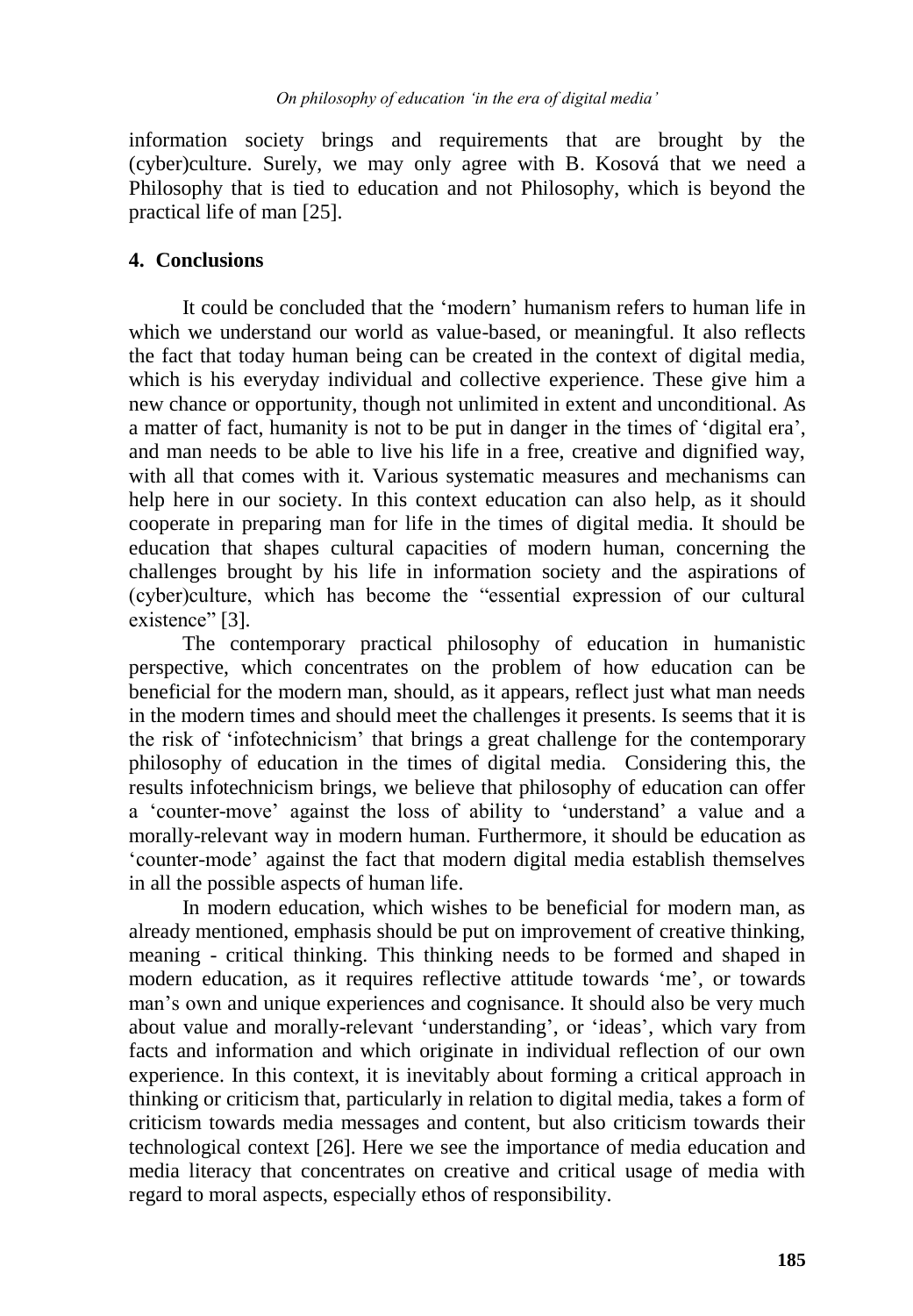It is considered that in the field of education, or media education, it is very desirable and needed to update the social importance of Philosophy. We may speak of "philosophication" of education, or its need, and we point out here that educational is an inseparable and vitally important part of Philosophy and philosophication activity [19]. As a matter of fact, we see that Philosophy can now cooperate as "trainer", precisely because of its ability to shape rational, or creative and critical thinking, because of its ability to convey value and moralbased relevant 'ideas' or 'understanding', even in the present situation when there is "overpressure" of information and "self-promotion" of digital media. As such, it can form the rationally thinking man – man that is wise, that is not a "slave" of the media, but a self-confident and responsible individuality in relation to them [27].

#### **Acknowledgement**

This work was supported by the Slovak government grant VEGA, project number 1/0284/14 "Cyberspace as a new existential dimension of human" (2014–2016).

#### **References**

- [1] P. Rankov, *Informačná spoločnosť –perspektívy, problémy, paradoxy*, LCA Publishers Group, Levice, 2006, 19.
- [2] W. Veugelers, *Introduction: Linking Autonomy and Humanity*, in *Education and Humanism. Linking Autonomy and Humanity*, W. Veugelers (ed.), Sense, Rotterdam, 2011, 1.
- [3] D. Fobelová, *Tri rozmery kultúry*, Iris, Bratislava, 2004, 56.
- [4] Ľ. Štekauerová, *Filozofia techniky. Pokus o hodnotovú reflexiu techniky,* Slovacontact, Prešov, 2005, 13, 84.
- [5] K.P. Liessmann, *Teorie nevzdělanosti (Theorie der Unbildung)*, AV ČR, Praha, 2012, 104.
- [6] L. Svendsen, *Malá filosofie nudy (Kjedsomhetens filosofi),* Kniha Zlín, Zlín, 2011, 29.
- [7] D.L. Snauwaert, In Factis Pax, **6(2)** (2012) 77.
- [8] C. Nanni, *Educational Communication: Models, Limits and What Transcends Them*, in *Kontexty filozofie výchovy v novoveku a súčasnej perspektíve*, B. Kudláčová & A. Rajský (eds.), PF TU v Trnave, Trnava, 2014, 87.
- [9] M. McLuhan, *Jak porozumět médiím. Extenze člověka (Understanding Media. The Extension of Man)*, Mladá fronta, Praha, 2011, 20.
- [10] I. Semrádová, *Problematičnost "instantního" vědění*, FF UK, Praha, 1999, 95.
- [11] J. Pešková, *"Technologie" otevírání lidského obzoru na prahu třetího tisíciletí*, PF UK, Praha, 1995, 36.
- [12] J.M.P. Tornero and T. Varis, *Media Literacy and New Humanism*, UNESCO Institute for Information Technologies in Education, Moscow, 2010, 93.
- [13] D. Petranová, *Charakteristika predmetu mediálna výchova*, in *Mediálna výchova pre učiteľov stredných škôl*, D. Petranová & N. Vrabec (eds.), FMK UCM, Trnava, 2011, 190.
- [14] N. Slavíková, Communication Today, **1(1)** (2010) 38.